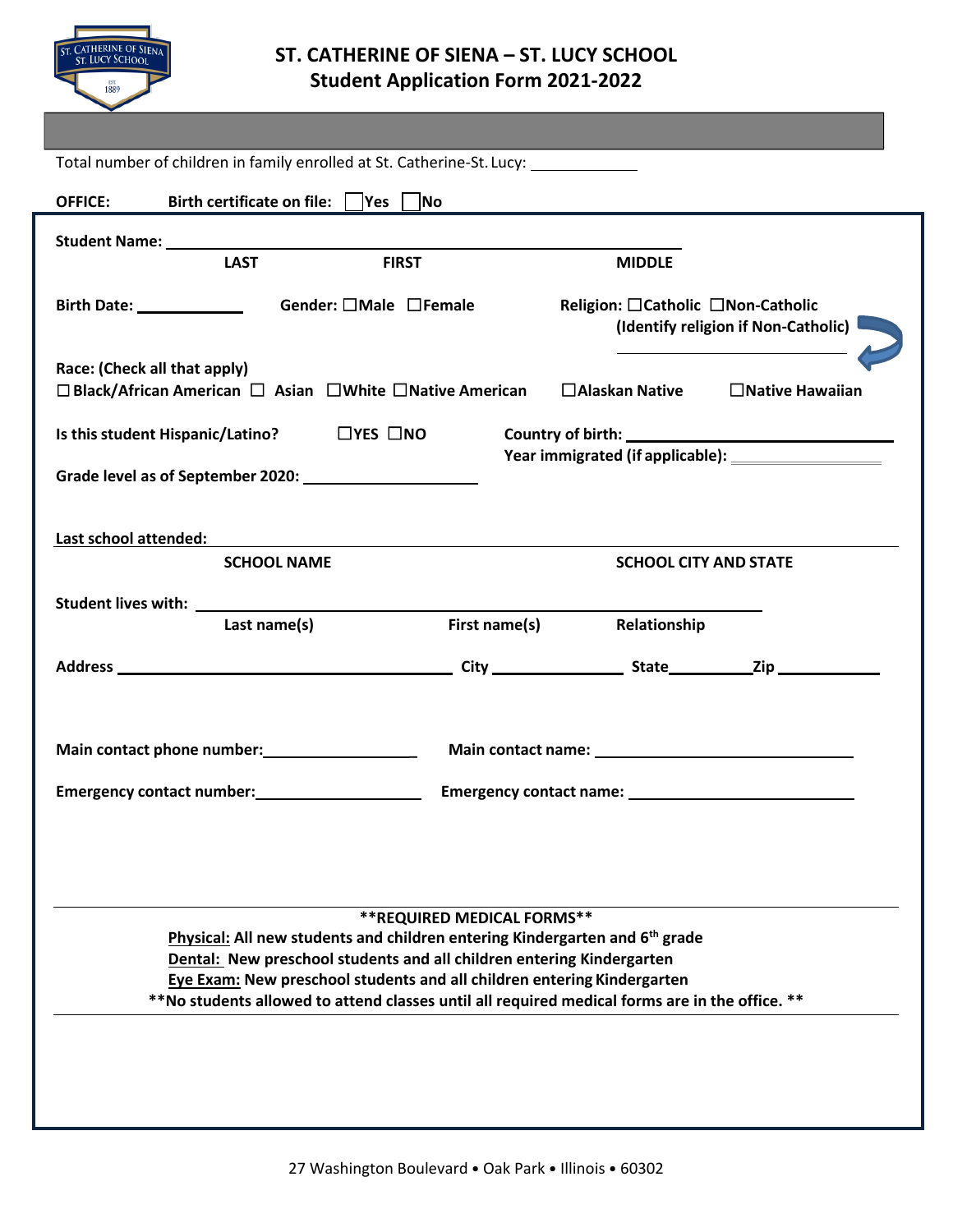

## **ST. CATHERINE OF SIENA – ST. LUCY SCHOOL Student Application Form 2021-2022**

| <b>Section II: Parent Information (POWER SCHOOL)</b>                        |                |                 |                                       |                                  |              |
|-----------------------------------------------------------------------------|----------------|-----------------|---------------------------------------|----------------------------------|--------------|
| <b>MOTHER'S INFORMATION</b>                                                 |                |                 |                                       |                                  |              |
| Mother's Name: Name and South Allen Mother's Name:                          |                |                 | <b>_Is mom an SCSL grad?</b> □Yes □No |                                  |              |
| Last                                                                        |                | First           |                                       |                                  |              |
|                                                                             |                |                 |                                       |                                  |              |
|                                                                             |                |                 |                                       |                                  |              |
|                                                                             |                |                 |                                       |                                  |              |
| <b>FATHER'S INFORMATION</b>                                                 |                |                 |                                       |                                  |              |
|                                                                             |                |                 |                                       |                                  |              |
| Last                                                                        |                | First           |                                       |                                  |              |
|                                                                             |                |                 |                                       |                                  |              |
|                                                                             |                |                 |                                       |                                  |              |
|                                                                             |                |                 |                                       |                                  |              |
| <b>GUARDIAN'S INFORMATION (If other than parent-provided documentation)</b> |                |                 |                                       |                                  |              |
|                                                                             |                |                 |                                       | Legal documents on file (Office) |              |
| Last, First                                                                 |                |                 |                                       |                                  |              |
|                                                                             |                |                 |                                       |                                  |              |
| Email Address:                                                              |                |                 | Work Phone:                           |                                  |              |
|                                                                             |                |                 |                                       |                                  |              |
| <b>OTHER INFORMATION</b>                                                    |                |                 |                                       |                                  |              |
| Parent's marital status                                                     | $\Box$ Married | $\Box$ Divorced | $\Box$ Separated                      | $\square$ Widowed                | $\Box$ Other |
| Step-mother's Name                                                          |                |                 |                                       |                                  |              |
| Step-father's Name                                                          | LAST           |                 | <b>FIRST</b>                          |                                  |              |
|                                                                             | LAST           |                 |                                       | <b>FIRST</b>                     |              |